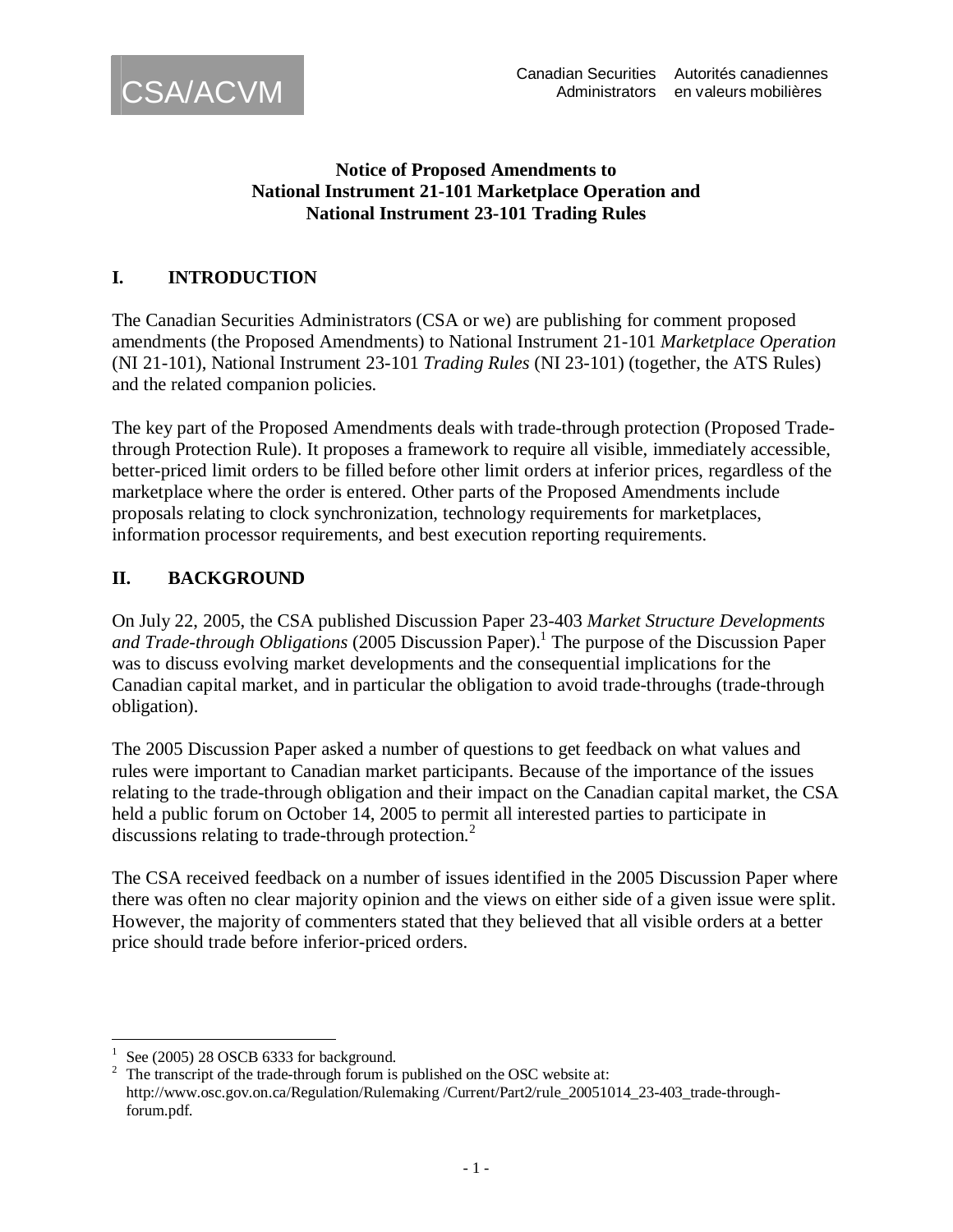On April 20, 2007, the CSA along with Market Regulation Services Inc. or RS (now the Investment Industry Regulatory Organization of Canada or IIROC) published the *Joint Notice on*  Trade-Through, Best Execution and Access to Marketplaces (Joint Notice).<sup>3</sup> The Joint Notice:

- outlined a proposal for a trade-through protection regime,
- proposed rule changes regarding access to marketplaces, and
- proposed rule changes regarding best execution.

The CSA published the amendments to best execution in their final form on June 20, 2008, and again on September 5, 2008, to be effective on September 12, 2008. We intend to re-examine the proposed rule amendments relating to direct market access and republish them for comment in 2009.

The Proposed Trade-through Protection Rule that is being published along with this Notice is based largely on the proposal outlined in the Joint Notice and the responses of the commenters who, for the most part, expressed support for the initiative.

We received nineteen comment letters in response to the request for comments published in April 2007. We have considered the comments received and thank all commenters for their submissions. A list of those who submitted comments, as well as a summary of comments pertaining to the trade-through proposal and our responses, are attached as Appendix A to this Notice.

For the CSA's cost-benefit analysis of the proposed amendments, please see Appendix B – "Cost Benefit Analysis – Proposed Amendments to National Instrument 21-101 *Marketplace Operation* and National Instrument 23-101 *Trading Rules*" (CBA).

# **III. TRADE-THROUGH PROTECTION**

# **1. What is Trade-through Protection?**

Trade-through protection ensures that all immediately accessible, visible, better-priced limit orders are executed prior to inferior-priced limit orders. Commenters generally agreed that the obligation not to "trade-through" (i.e. bypass better-priced limit orders in favour of inferiorpriced limit orders) is an obligation owed by all marketplace participants to the market as a whole. Unlike the obligation for best execution, the obligation not to trade-through is not a fiduciary duty and cannot be waived.<sup>4</sup> It is proposed that trade-through protection would apply whenever two or more marketplaces with displayed protected orders are open for trading.

# **2. Why is Trade-through Protection Important?**

Trade-through protection is considered to be important to maintain investor confidence and fairness in the market, especially where there is a high degree of retail participation and a historical expectation of trade-through protection. Without it, it can be argued that there may not

 3 (2007) 30 OSCB (Supp-3).

<sup>&</sup>lt;sup>4</sup> For a discussion about trade-through and best execution please see Part III 4(f) of this Notice.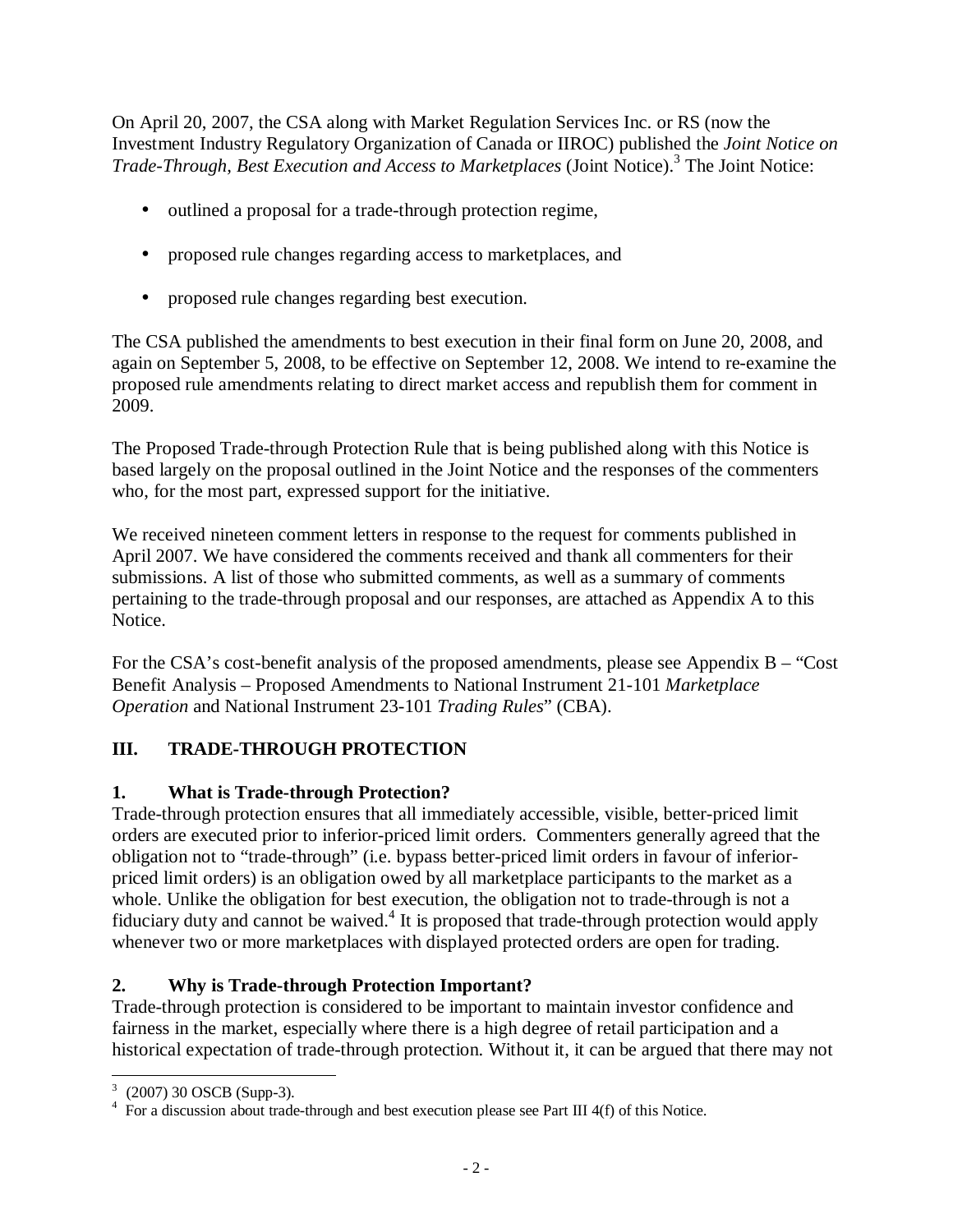be sufficient incentive to contribute to the price discovery process because investors who disclose their intentions will not be assured of the benefit of having their better-priced orders filled while others will be able to use that information to help in determining the prices at which they transact. This confidence encourages more liquidity in the market and a more efficient price discovery process.

### **3. The Current Regulatory Regime**

Currently in Canada, trade-through protection is addressed as part of the best price obligation imposed by IIROC in its Universal Market Integrity Rules (UMIR), Rule 5.2 *Best Price Obligation* (UMIR Best Price Rule). The rule imposes a requirement on dealers that trade on marketplaces that have retained IIROC to use reasonable efforts to obtain the best price available. There are a number of exemptions available and the factors to be considered in determining if reasonable efforts have been used are broadly outlined.<sup>5</sup>

In the past, no issues arose under the UMIR Best Price Rule because:

- there had not been multiple marketplaces trading the same securities in Canada,
- the technology systems of marketplaces enforced the "best price" or trade-through obligation, and
- only dealers had direct access to the existing market places.

The existence of multiple marketplaces trading the same security has refocused attention on the current rules relating to trade-through protection.

The UMIR Best Price Rule currently applies only to dealers, which results in different requirements for dealers and non-dealers who are subscribers of ATSs. In addition, the rule as it exists does not provide the necessary infrastructure to effectively prevent trade-throughs. For example, it does not provide for an inter-market sweep order that would allow marketplace participants to simultaneously route orders to various marketplaces.

When multiple marketplaces began trading TSX-listed securities, the dealers in Canada had difficulty complying with the UMIR Best Price Rule. Technology was not yet at a point where dealers could monitor multiple marketplaces and effectively route orders to where the best price was displayed. In addition, order data was not consolidated. In response, RS at the time, proposed an approach whereby the factors to be considered in determining if a dealer used "reasonable efforts" to obtain the best price were broadened. RS introduced an immediate implementation rule, effective on May  $16$ ,  $2008^6$ , that broadened these factors to include:

- whether the dealer has used an order router offered by it or a marketplace,
- whether the dealer relies on another dealer to route its orders,

 5 See UMIR Rule 5.2 *Best Price Obligation* and the related policy*.* 6 The UMIR Best Price Rule was published for comment on May 16, 2008, MIN 2008-009.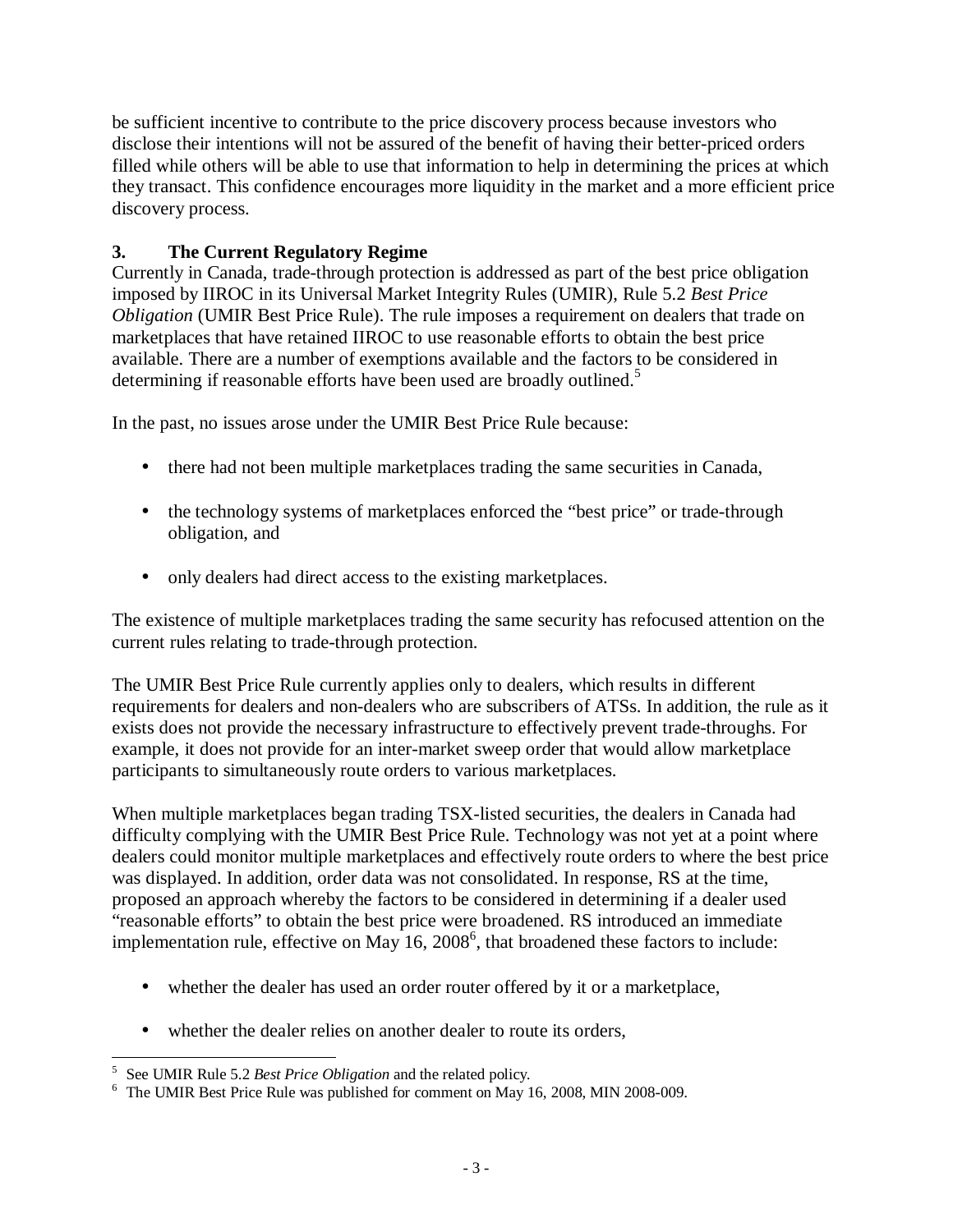- the timing of the launch of the marketplace,
- whether the marketplace has had a material malfunction or interruption of services,
- whether the data being transmitted by the marketplace is easily and readily used by dealers, and
- whether the marketplace executes an inordinate proportion of orders at an inferior price or there is no fill at all.

Under the UMIR Best Price Rule, dealers are required to introduce and comply with policies and procedures outlining how they will meet their best price obligations. It was intended that this solution be an interim solution until the CSA developed and implemented a trade-through protection rule. In the coming weeks, IIROC will publish its proposed amendments to the UMIR Best Price Rule in response to the CSA's proposal of a trade-through protection rule.

### **4. The Proposed Trade-through Protection Rule**

At this time, the CSA are proposing to amend the ATS Rules to create a full depth-of-book tradethrough obligation on marketplaces. We have considered the comment letters received in response to the Joint Notice and the 2005 Discussion Paper and have also reviewed international developments in the area of trade-through. Particularly, we have looked at the Order Protection Rule in Regulation NMS developed by the U.S. Securities and Exchange Commission (SEC) and its implementation, and have examined the Markets in Financial Instruments Directive (MiFID) in Europe.

### *(a) Key Aspects of the Proposed Trade-through Protection Rule*

### *(i) Marketplace Obligation*

The Proposed Trade-through Protection Rule would require each marketplace to establish, maintain and enforce written policies and procedures that are reasonably designed to prevent trade-throughs on that marketplace. Marketplaces would be required to regularly review and monitor the effectiveness of these policies and procedures and act promptly to remedy any identified deficiencies. The purpose of this approach is to require marketplaces to eliminate trade-throughs that can reasonably be prevented, but also provide them with flexibility about how to do so. Marketplaces may choose how to implement the obligation in various ways including, for example, voluntarily establishing direct linkages to other marketplaces, or designing specific trade execution algorithms. However, marketplaces would not be able to avoid their obligations by establishing policies and procedures that instead require marketplace participants to take steps to reasonably prevent trade-throughs.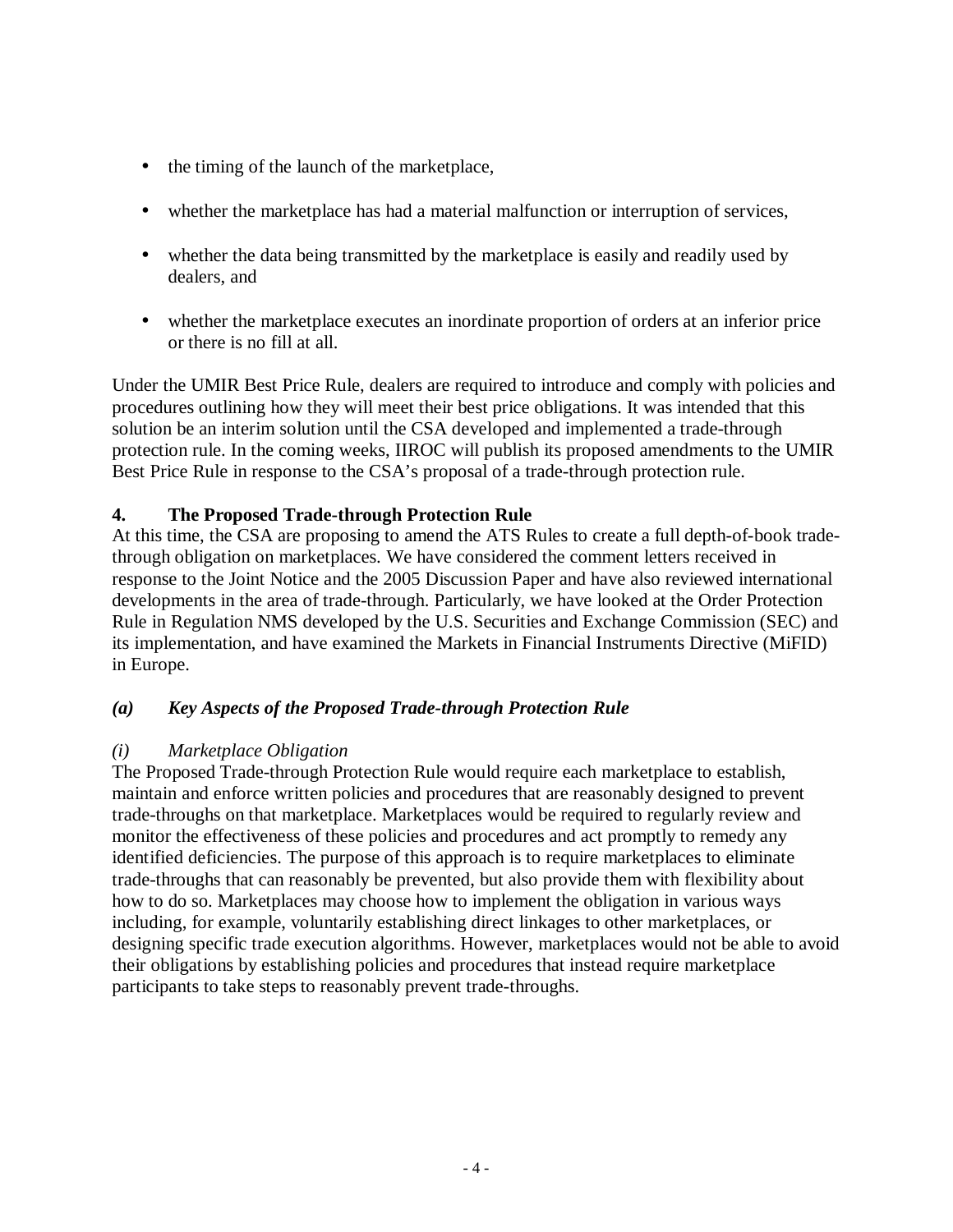#### **Question 1: Should marketplaces be permitted to pass on the trade-through protection obligation to their marketplace participants? If so, in what circumstances? Please provide comment on the practical implications if this were permitted.**

Marketplaces would be required to provide their policies and procedures, and any amendments thereto, to the securities regulatory authority and their regulation services provider 45 days prior to implementation. It is expected that marketplaces would also maintain relevant information so that the effectiveness of its policies and procedures could be adequately evaluated by regulatory authorities.<sup>7</sup>

Placing the obligation on marketplaces was supported by a majority of the commenters to the 2005 Discussion Paper and the Joint Notice.

### *(ii) Protected Orders*

Trade-through protection would only be applicable to certain orders ("protected orders"). A protected order would be defined as a "protected bid or protected offer." A "protected bid" or "protected offer" would be an order to buy or sell an exchange-traded security, other than a derivative, that is displayed on a marketplace with automated functionality and about which information is provided to an information processor or information vendor.<sup>8</sup> The CSA do not consider special terms orders that are not immediately executable or that trade in a special terms book, such as all-or-none, minimum fill, or cash or delayed delivery, to be orders that are protected.<sup>9</sup> However, those executing against these types of orders are required to execute against all better-priced orders first. A marketplace that is considered to have "automated functionality" would have the ability to immediately and automatically:

- permit an incoming order entered on the marketplace electronically to be marked as fillor-kill,
- execute a fill-or-kill order,
- cancel unexecuted portions of that order,
- transmit a response to the sender indicating the action taken, and
- display information that updates the displayed order.<sup>10</sup>

A marketplace would also be required to have policies and procedures relating to the handling and display of these orders (to be included in their policies and procedures required under section 6.1 of the Instrument) and would be required to immediately inform all regulation services providers and other marketplaces when it experiences a failure, malfunction or material delay of its systems or equipment. $11$ 

<sup>-&</sup>lt;br>7 Proposed section 6.1 of NI 23-101.

<sup>8</sup> Proposed definition in section 1.1 of NI 23-101.

 $9^9$  See subsection 5.1(3) of 21-101CP.

<sup>&</sup>lt;sup>10</sup> Proposed amendment to section 1.1 of NI 23-101.

 $11$  Proposed section 6.4 of NI 23-101.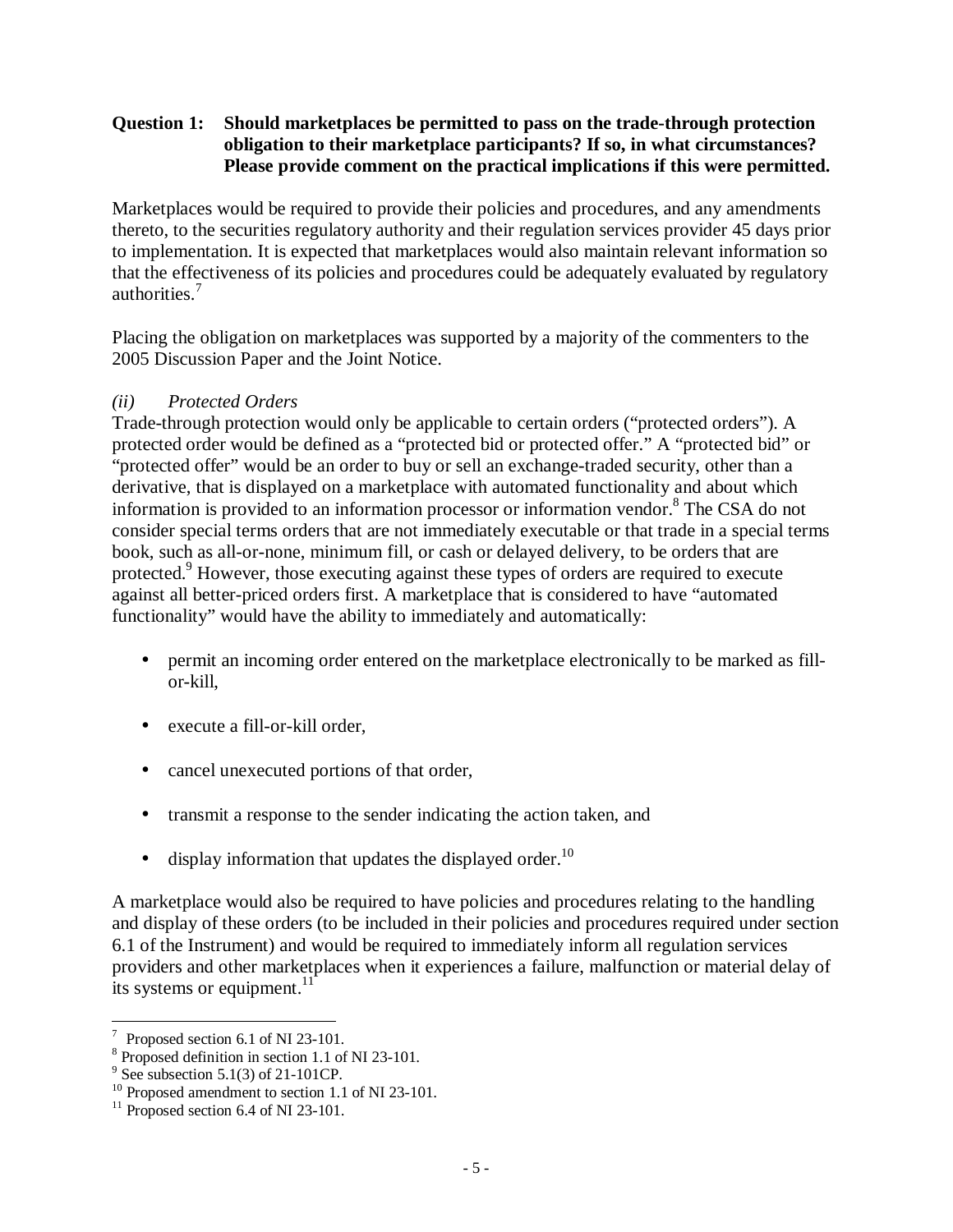### *(iii) Full Depth-of-book*

The Proposed Trade-through Protection Rule would be applicable to all visible parts of orders entered into the book (i.e. full depth-of-book). This means that in order to execute an order at an inferior price, the marketplace would have to ensure that all protected orders that are visible at price levels better than that price have been executed. This approach is different from the one adopted in Regulation NMS in the United States, which provides protection only to the best bid and offer on each marketplace (top-of-book). In the 2005 Discussion Paper and the Joint Notice, commenters were asked for their views on whether to impose the obligation only at the top-ofbook. The majority of commenters responded by supporting trade-through protection that would apply to all visible orders regardless of where they are in the book, which is consistent with the current UMIR Best Price Rule.

### *(iv) Visible Orders*

The Proposed Trade-through Protection Rule would only apply to orders or parts of orders that are visible. In other words, the orders would have to be displayed by the marketplace and information about them would have to have been provided to an information processor or information vendor.

In addition, hidden orders or those parts of iceberg orders that are not visible would not be protected. Currently, the manner by which "dark" portions of orders in an otherwise transparent order book would be avoided is by using the "bypass" marker introduced by IIROC.<sup>12</sup> The bypass marker signals to the marketplace that the order routed to the marketplace should not execute against any hidden liquidity. It is intended that this marker will evolve into the marker used for an inter-market sweep order discussed below.

# *(b) "Permitted" Trade-throughs*

The overall purpose of trade-through protection is to promote confidence and fairness in the marketplace where the visible portions of better-priced limit orders trade ahead of inferior-priced orders. It is important to acknowledge, however, that the issues relating to preventing all tradethroughs in a multiple marketplace environment have become highly complex, particularly with the advent of new types of orders and other developments in market structure in Canada.

As a result, we have proposed a number of circumstances where trade-throughs would be permitted.<sup>13</sup> These "permitted" trade-throughs or "exceptions" are primarily designed to achieve workable inter-market trade-through protection while facilitating the use of trading strategies and order types that are useful to investors. They are intended to promote fairness, innovation and competition.

Although trade-though protection is an obligation owed by all marketplace participants to the market as a whole, in certain circumstances, the marketplace can trade through better-priced orders on other marketplaces where a marketplace participant has taken certain action (for example, routing an inter-market sweep order). In these circumstances, it is important that

<sup>-</sup> $12$  Market Integrity Notice 2008-008 approving amendment to UMIR regarding "Provisions Respecting Off Marketplace Transactions" was published on May 16, 2008.

 $13$  The list of "permitted" trade-throughs is set out in proposed section 6.2 of NI 23-101.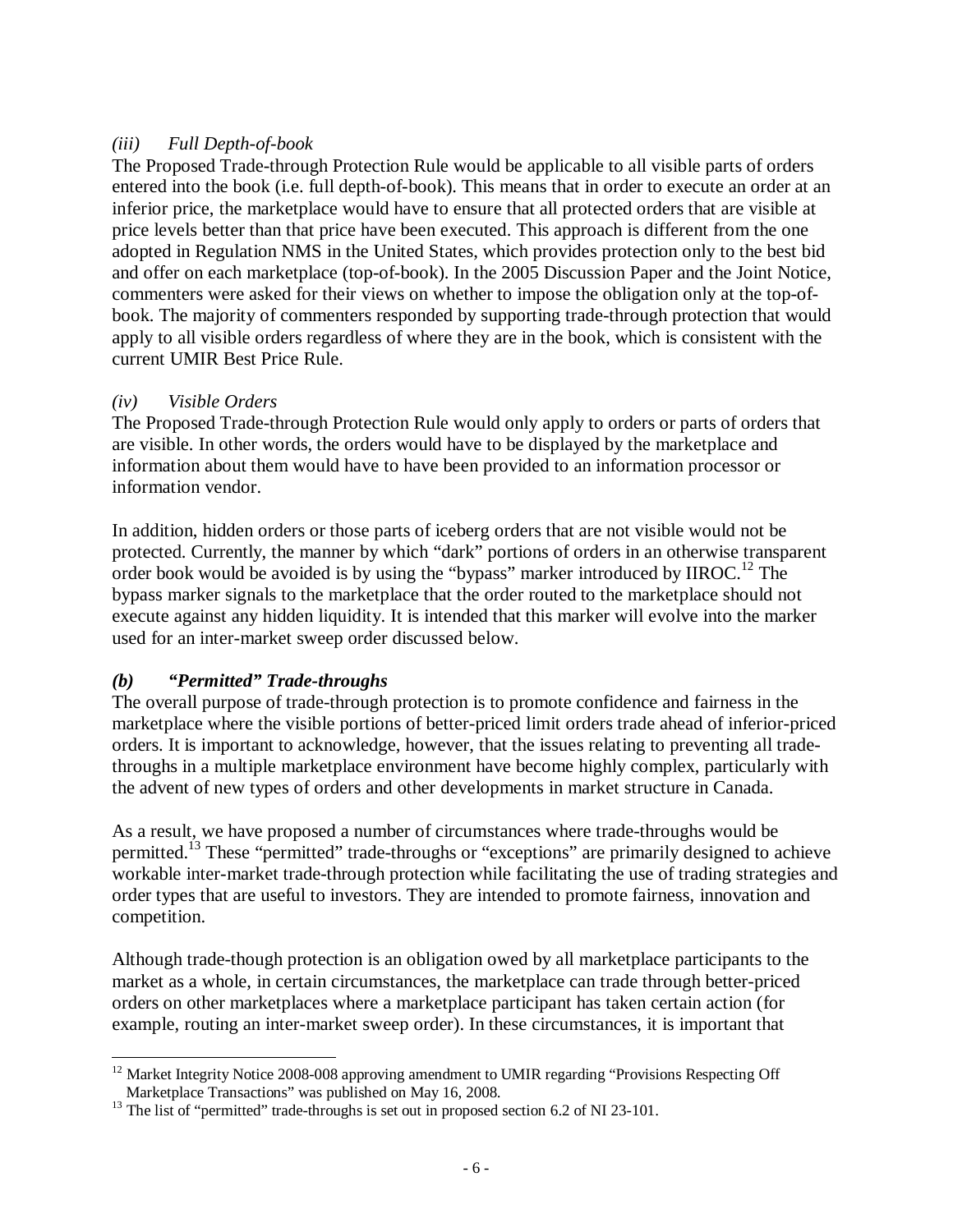marketplace participants create policies and procedures that will reasonably prevent tradethroughs and maintain relevant information so that the effectiveness of section 6.1 of NI 23-101 can be adequately evaluated by regulatory authorities.<sup>14</sup>

### *(i) Failure, Malfunction or Material Delay of Systems or Equipment*

We are proposing an exception for any failure or malfunction of a marketplace's systems as well as any material delay (systems issues).<sup>15</sup> If a marketplace repeatedly fails to respond immediately after receipt of an order, under the Proposed Trade-through Protection Rule, this would constitute a material delay. This is intended to provide marketplaces with flexibility when dealing with another marketplace that is experiencing a systems problem (either of a temporary nature or a longer term issue). The marketplace that is experiencing the failure, malfunction, or delay is responsible for informing all other marketplaces, its marketplace participants, and any regulation services providers when the failure, malfunction or delay occurs. However, if a marketplace fails repeatedly to provide an immediate response to orders received and no notification has been issued by the marketplace that may be experiencing systems issues, a routing marketplace or a marketplace participant may rely on paragraph 6.2(a) of NI 23-101, in accordance with its policies and procedures that outline processes for dealing with these systems issues. The marketplace or marketplace participant must immediately notify the marketplace that may be having systems issues, its own marketplace participants (where applicable) and all regulation services providers. This notification will enable the marketplace that may be experiencing systems issues to assess whether it is in fact experiencing systems issues.

#### **Question 2: What length of time should be considered an "immediate" response by a marketplace to a received order?**

### *(ii) Inter-market Sweep Order*

We are proposing an exception to allow the execution of inter-market sweep orders. An intermarket sweep order (ISO) is an order that is marked to inform the receiving marketplace that it can be immediately executed without delay or regard to any other better-priced orders displayed by another marketplace.<sup>16</sup> It may be marked "ISO" by a marketplace or a marketplace participant. The definition allows for simultaneous routing of more than one ISO in order to execute against protected orders. In addition, marketplace participants may send a single ISO to execute against the best protected bid or best protected offer. An ISO may enable participants to execute large block orders, provided that they simultaneously route one or more ISO's to execute against better-priced orders. This would facilitate compliance with the trade-through obligation.

### *(iii) Flickering Orders*

With the growth of algorithmic and computer-generated trading, there has been a substantial increase in the number of short term orders generated (often generated and cancelled within seconds) for every trade executed. This has subsequently increased the number of times a betterpriced order may be displayed. Given the speed with which orders change, there may be technical occurrences of trade-throughs, even though all reasonable precautions were taken and there was a legitimate attempt to execute a trade at the best available price. As a result, we are

<sup>-</sup> $14$  Proposed subsection 6.1(3) of 23-101CP.

<sup>&</sup>lt;sup>15</sup> Proposed paragraph 6.2(a) of NI 23-101.

<sup>&</sup>lt;sup>16</sup> Proposed paragraphs  $6.2(b)$  and (c) of NI 23-101.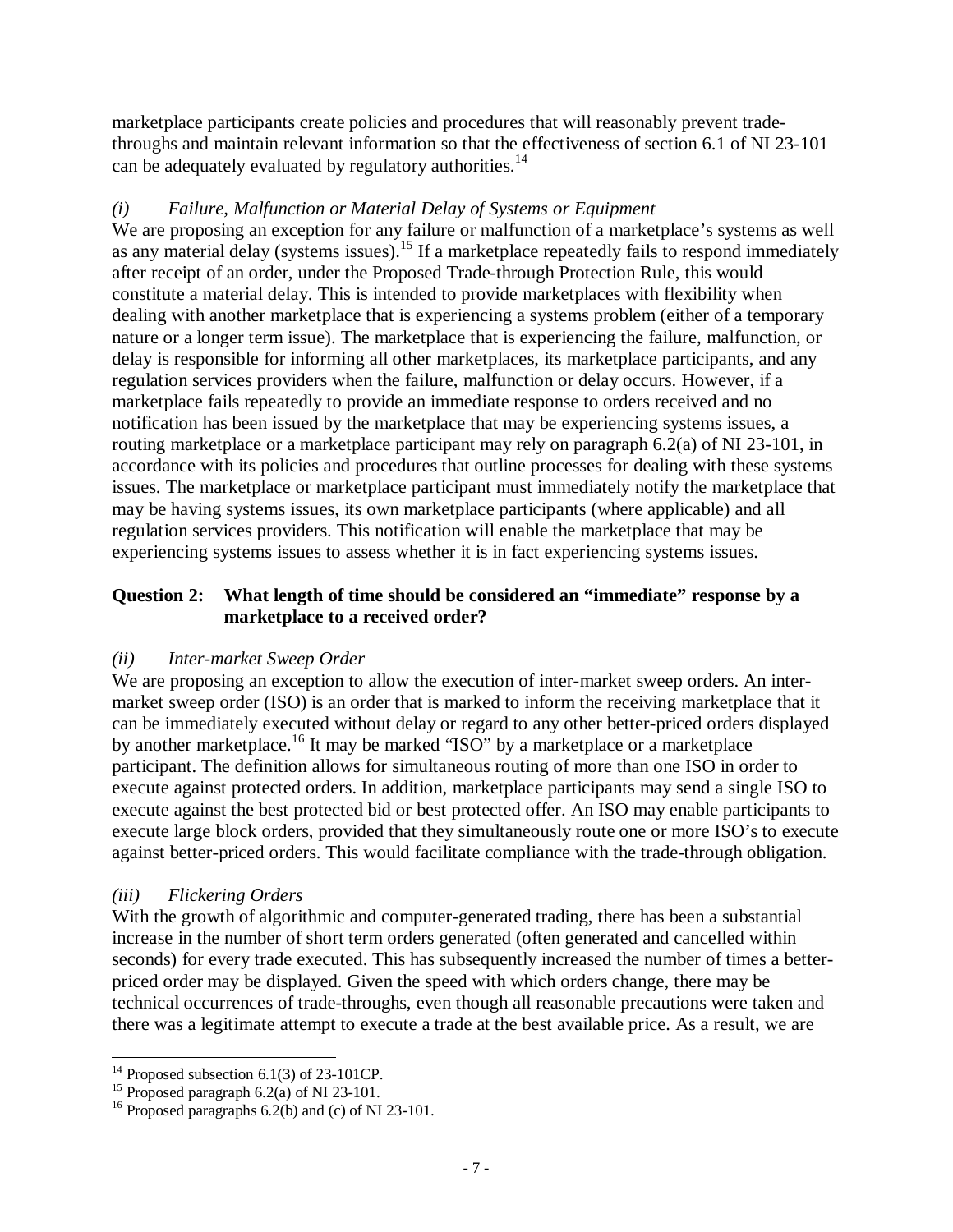allowing for a transaction that occurs when the marketplace displaying the best price that was traded through had displayed, immediately prior to execution of a trade that resulted in a tradethrough, an order with a price that was equal or inferior to the price of the trade-through transaction.<sup>17</sup>

# *(iv) Non-Standard Orders*

Non-standard orders have been included on the list of "permitted" trade-throughs. A nonstandard order refers to an order for the purchase or sale of a security that is subject to nonstandard terms or conditions relating to settlement that have not been set by the marketplace on which the security is listed or quoted.<sup>18</sup> A marketplace participant, however, may not add a special settlement term or condition to an order solely for the purpose that the order becomes a non-standard order so that it qualifies for an exception from the Proposed Trade-through Protection Rule.

### *(v) Calculated Price Order*

We are proposing to include an exception for orders where the price is not known at the time of order entry and is to be calculated based on, but will not necessarily be equal to, the price of the security at the time of execution.<sup>19</sup> Orders that would be included under this definition are:

- call market orders where the price of a trade is calculated by the trading system of a marketplace at a time designated by the marketplace,
- volume-weighted average price orders where the price of a trade is determined by a formula that measures a weighted average price on one or more marketplaces,
- opening orders where each marketplace may establish its own formula for the determination of opening prices,
- closing orders where execution occurs at the closing price on a particular marketplace, but at the time of order entry, the price is not known, and
- basis orders an order that must be approved by a regulation services provider to ensure that the price of the order is based on one or more derivative transactions executed in conjunction with securities where the securities transaction comprises at least 80% of the underlying interest of the derivative instruments. $^{20}$

### *(vi) Closing Price Order*

<u>.</u>

We are proposing to also include an exception for an order entered on a marketplace for the purchase or sale of an exchange-traded security that would execute at the established closing price on that marketplace for that trading day for that security.<sup>21</sup> Some marketplaces provide an after-hours trading session at a price established by that marketplace during its regular hours for

 $17$  Proposed paragraph 6.2(d) of NI 23-101.

<sup>&</sup>lt;sup>18</sup> Proposed subparagraph  $6.2$ (e)(i) of NI 23-101.

<sup>&</sup>lt;sup>19</sup> Proposed subparagraph 6.2 (e)(ii) of NI 23-101.

<sup>&</sup>lt;sup>20</sup> Proposed section 2.3 of NI 23-101CP.

<sup>&</sup>lt;sup>21</sup> Proposed subparagraph  $6.2$ (e)(iii) of NI 23-101.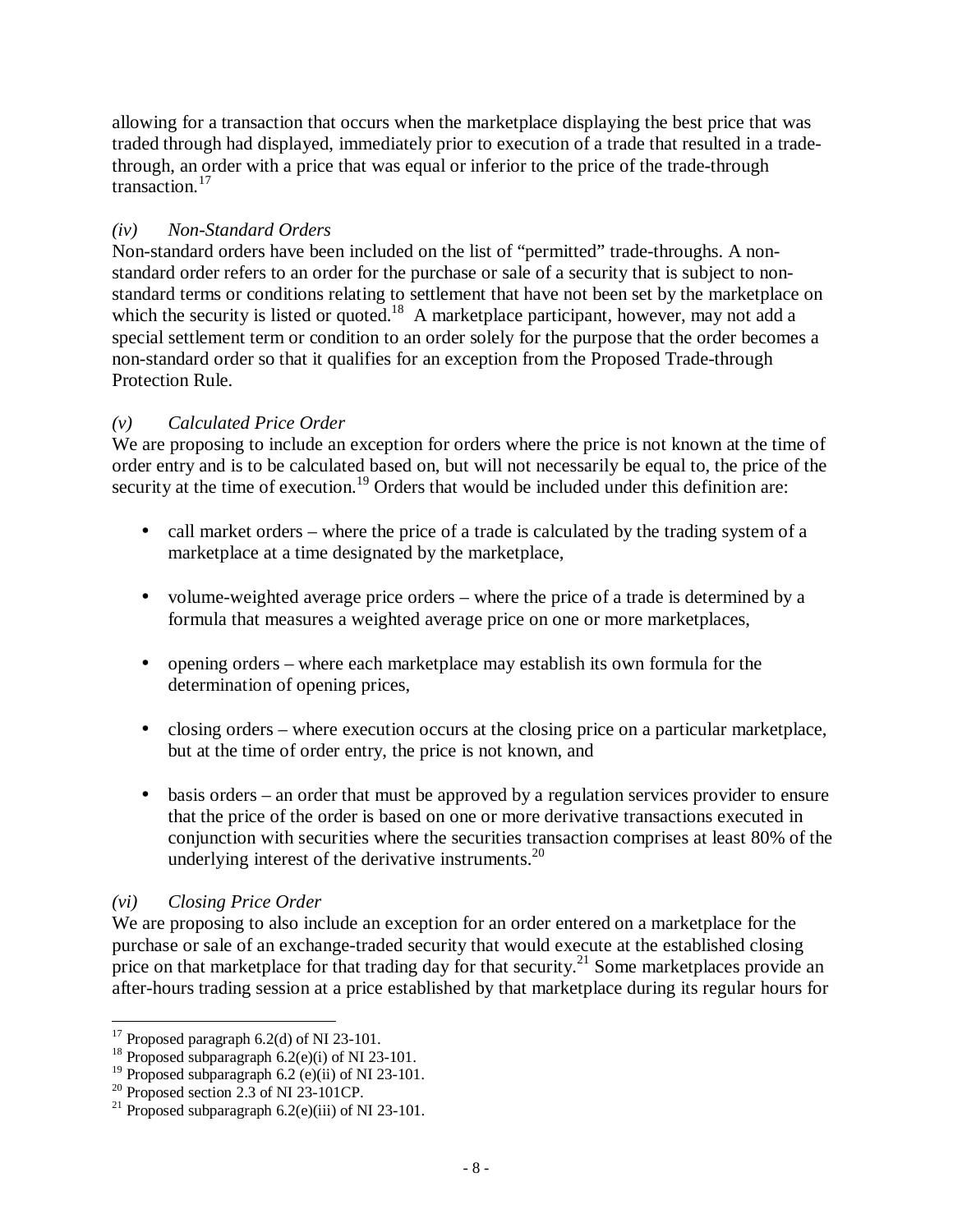marketplace participants who are required to benchmark to a certain closing price. Therefore, we propose to allow for trade-throughs resulting from the execution of transactions in these circumstances so that a better-priced order on another marketplace would not need to be accessed.

# *(vii) Crossed Market*

We are proposing an exception for a transaction that occurred where the transaction that constituted the trade-through was executed at a time when the best protected bid was higher than the best protected offer (crossed market).<sup>22</sup> Without this exception, no marketplace could execute transactions in a crossed market because it would constitute a trade-through. The CSA recognize that crossed markets may occur as a result of trade-through protection only applying to displayed orders or parts of orders, and not to hidden or reserve orders. Intentionally crossing the market to take advantage of this exception would be a violation of proposed section 6.5 of NI 23-101.

# **Question 3: Are any additional exceptions necessary?**

# *(c) Access to Marketplaces*

The Joint Notice asked a number of questions on the issue of access, including:

- whether there should be a threshold that would require ATSs to permit access to all groups of marketplace participants, and
- whether specialized marketplaces should not prohibit access to non-members/subscribers or should provide direct order access to non-members/subscribers if members/subscribers do not provide this service.

Many commenters were supportive of a threshold that would require marketplaces to provide access. Rather than setting a threshold for ATSs to permit access to all marketplace participants, we have proposed amendments to 21-101CP to enhance the fair access provisions in NI 21- 101.<sup>23</sup> These provisions require marketplaces to provide fair access to all of their services. As well, marketplaces should permit fair and efficient access to their services for the purpose of complying with the proposed trade-through requirements. At this time, we think that the provisions relating to fair access and the proposed amendments to 21-101CP are sufficient to address fair access to a marketplace whether directly or indirectly. We will continue to monitor this issue.

With respect to issues relating to access to marketplaces by non-members/subscribers to a marketplace, we do not believe that a marketplace should be required to provide direct access to non-members/subscribers. It would be left to the marketplaces to determine how best to meet their trade-through obligations. We intend to further discuss access issues with the industry implementation committee (described below).

<sup>&</sup>lt;u>.</u>  $22$  Proposed paragraph 6.2(f) of NI 23-101.

<sup>&</sup>lt;sup>23</sup> Proposed amendments to sections 7.1 and 8.2 of 21-101CP.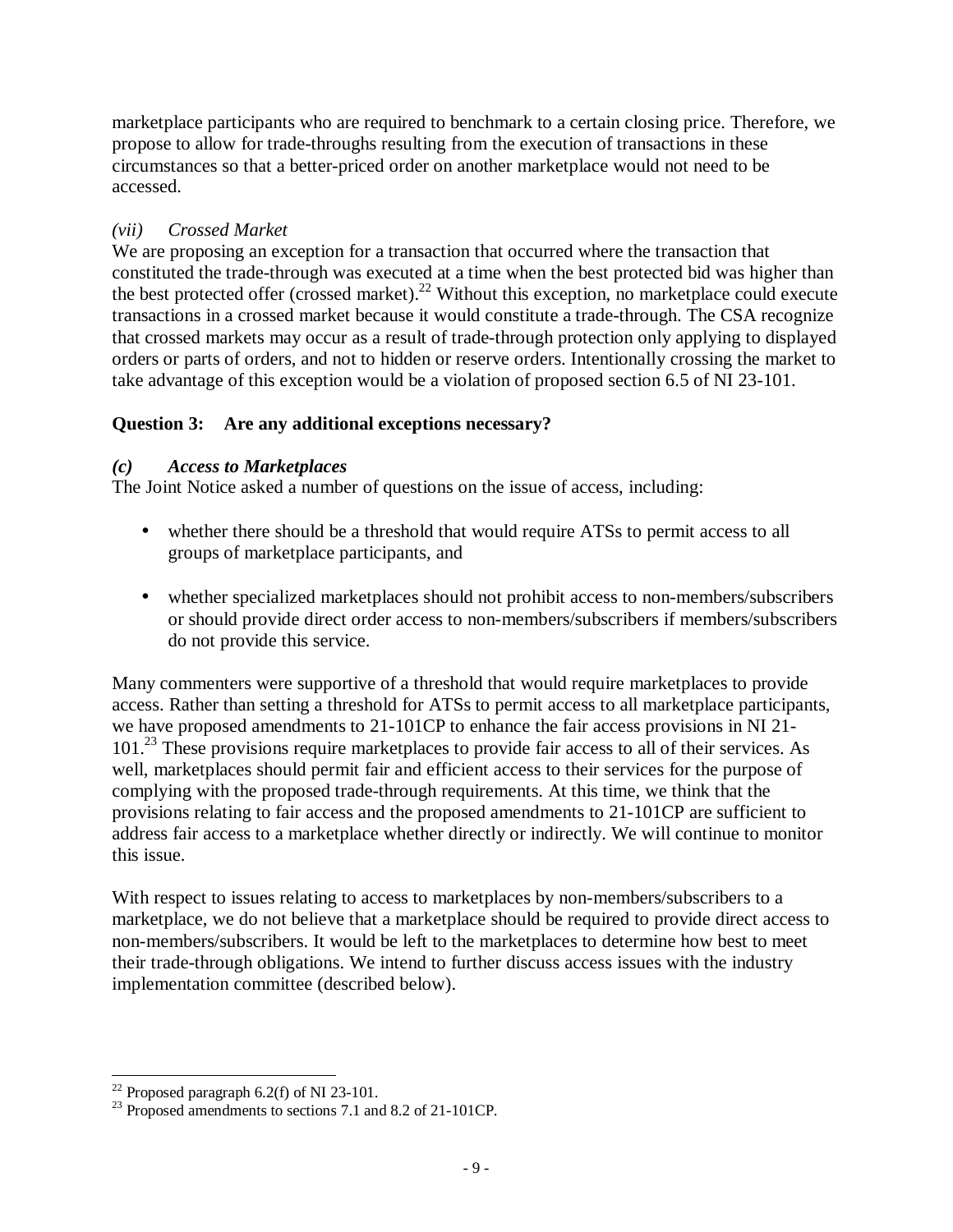### **Question 4: Please comment on the various alternatives available to a marketplace to route orders to another marketplace.**

### *(d) Trading Fee Limitation*

In the Joint Notice, we considered whether there should be a specified limit that a marketplace could charge for trade-through purposes. A number of commenters expressed concern about proposing a specified trading fee limit imposed on a trade-by-trade basis. They preferred a principle-based approach that would require marketplaces to set reasonable trading fees.

The CSA think it is important to prevent marketplaces from raising their fees substantially to try to take advantage of the trade-through protection regime. Consequently, we are proposing a rule that would prohibit a marketplace from imposing (i) a fee charged for the execution of an order to comply with the trade-through requirement that is equal to or greater than the minimum price increment that is described in IIROC Universal Market Integrity Rule 6.1, as amended, or (ii) terms that have the effect of discriminating between orders that are routed to that marketplace to prevent trade-throughs and orders that originate on that marketplace.

### **Question 5: Should the CSA set an upper limit on fees that can be charged to access an order for trade-through purposes? If so, is it appropriate to reference the minimum price increment described in IIROC Universal Market Integrity Rule 6.1 as this limit?**

### *(e) Locked and Crossed Markets*

A "locked market" occurs when there are multiple marketplaces trading the same security and a bid (offer) on one marketplace is at an identical price level to an offer (bid) on another marketplace. Had both orders been entered onto the same marketplace the bid and the offer would have matched and a trade would have been executed. In a locked market situation, there are two ways to unlock the markets:

- typically, more buyers and sellers appear resulting in subsequent trades and immediate correction; or
- one of the participants involved in the lock removes their order and places the order on another marketplace to immediately execute the trade.

A "crossed market" occurs when one participant's bid (offer) on one marketplace is higher (lower) than another participant's offer (bid) on a different marketplace. A crossed market condition between marketplaces usually does not last for a long period of time as someone will usually take advantage of the arbitrage opportunity.

Proposed section 6.5 of NI 23-101 prohibits a marketplace participant from intentionally locking or crossing a market by entering a bid at a price that is the same as or higher than the best protected offer or entering an offer at a price that is the same as or lower than the best protected bid. This section is meant to capture the situation where a marketplace participant enters an order intentionally to lock or cross a particular marketplace or the market as a whole. It is not intended to prohibit the use of marketable limit orders. An exception from the Proposed Trade-through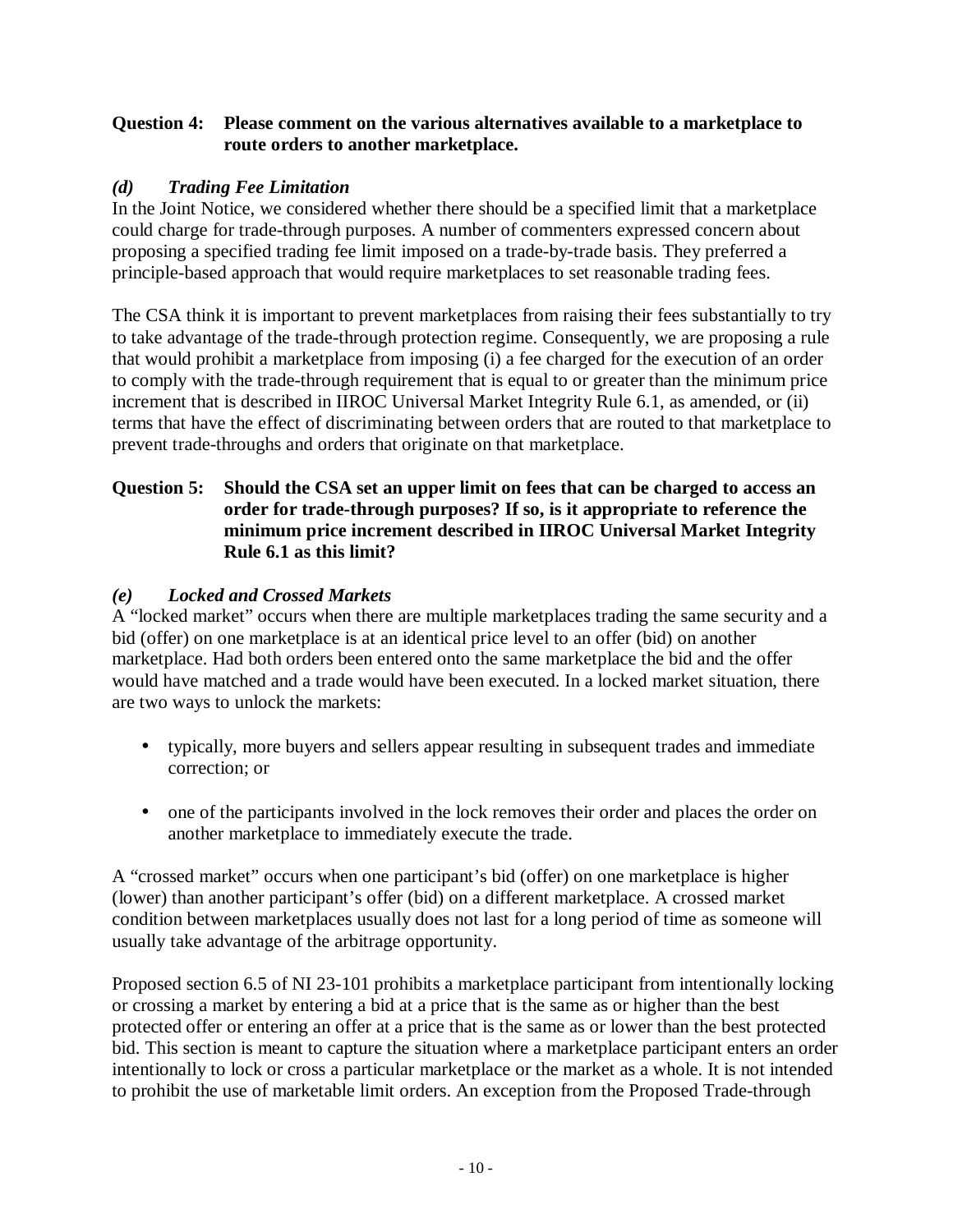Protection Rule has been provided to allow for the resolution of crossed markets that occur unintentionally. An exception is not necessary to resolve locked markets.

### **Question 6: Should there be a prohibition against intentionally creating a "locked market"?**

# *(f) Trade-through and Best Execution*

There has long been debate about the interplay between the obligations of best execution and "best price" or trade-through protection. In addition, there is some concern that trade-through and best execution obligations may conflict. This section addresses these issues.

The rationale for a dealer's best execution obligation and the obligation to prevent trade-throughs is different. The obligation of best execution is based on the fiduciary duty that a dealer or adviser has to its client. This duty has its origins in common law and is codified in securities laws and UMIR. As discussed above, trade-through protection is based on the obligation of a participant to the market as a whole. It is grounded in the desire to protect visible and accessible limit orders and to ensure that those who decide to display the prices they are willing to pay or receive for a particular security will obtain the benefit of that decision. The requirement to achieve best execution can be waived or overwritten by direction of a client, however the tradethrough obligation would always have to be met except in the specific circumstances outlined in Part III 4(b) above.

Having a trade-through obligation does not diminish the obligation to achieve best execution, including having policies and procedures to look at data from multiple marketplaces to determine whether or not to access to those marketplaces. The decision of how and where to trade (best execution) is determined by the particulars of the order and needs of the client. However, all better-priced orders must be honoured at the time of execution (trade-through obligation).

The Proposed Trade-through Protection Rule does not propose to address trading on foreign markets. However, we reiterate that marketplace participants should consider foreign markets when addressing best execution. We have also included an anti-avoidance provision that prohibits a person or company from routing orders to foreign marketplaces only for the purpose of avoiding the trade-thorough protection regime in Canada.<sup>24</sup>

There may be some additional costs associated with trading on multiple marketplaces and dealers may determine to take on those costs or pass them onto their clients as part of their commissions. These commissions are part of the factors considered in obtaining best execution. We think that these costs are balanced against the need to protect displayed limit orders and the need to ensure that the risks taken by those that display those limit orders are rewarded.

<sup>&</sup>lt;u>.</u>  $24$  Proposed section 6.7 of NI 23-101.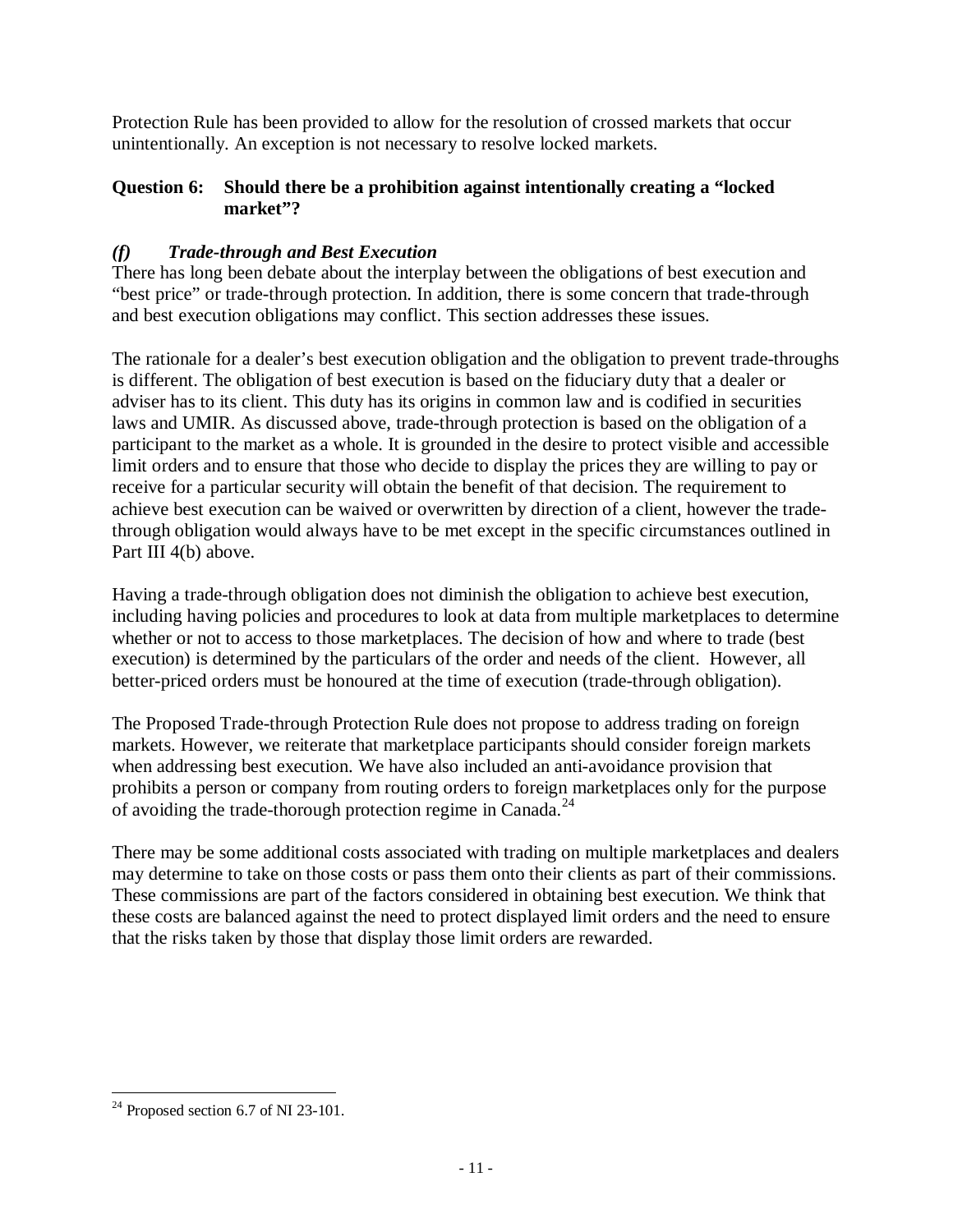### *(g) Other Jurisdictions*

### *(i) U.S. Approach*

On April 6, 2005, the SEC implemented the Order Protection Rule in Regulation NMS.<sup>25</sup> It requires trading centers to establish, maintain, and enforce written policies and procedures that are reasonably designed to prevent trade-throughs, and, if relying on one of the exceptions, these policies and procedures must be reasonably designed to assure compliance with the exception. To be protected, a quotation must be immediately and automatically accessible. Trade-through protection will apply to the best bid and offer from every type of participant on all marketplaces. One of the impacts of this order protection is increased linkages between trading centers. Regulation NMS includes a number of exceptions from "order protection" obligations, such as exemptions for opening or closing orders, crossed markets, benchmark orders where the material terms are not known, inter-market sweep orders, delays in responses caused by systems problems, and flickering quotes.

### *(ii) European developments*

The European Union (EU) implemented MiFID on November 1, 2007 to replace the existing Investment Services Directive as part of its Financial Services Action Plan designed to create a single market in financial services for EU member states.<sup>26</sup> MiFID does not impose a tradethrough obligation that prohibits the by-passing of better priced quotes when executing transactions. Instead, MiFID introduces a best execution standard that requires firms to take "all reasonable steps to obtain the best possible result" for their clients, taking into consideration not only execution price, but also the cost, speed, size and nature of the order, the likelihood of execution and settlement when trading and any other factors deemed relevant to the execution of the order.

### *(h) Next Steps*

Upon the publication of this Notice and the Proposed Amendments, we will establish an industry committee to discuss the implementation issues relating to the introduction of the Proposed Trade-through Protection Rule. The role of the committee will be to raise operational issues associated with implementing this rule and develop recommendations to be considered by the CSA and where appropriate, IIROC. The committee will be chaired by an industry representative and facilitated by the Investment Industry Association of Canada. It will be an open committee, made up of interested parties representing marketplaces, dealers, and buy-side investors.

If you are interested in participating on the committee, please send an e-mail to: **[marketregulation@osc.gov.on.ca.](mailto:marketregulation@osc.gov.on.ca)** 

# **IV. ADDITIONAL AMENDMENTS**

Along with the Proposed Trade-through Protection Rule, we are also proposing some additional amendments to NI 21-101 and NI 23-101.

<sup>&</sup>lt;u>.</u> <sup>25</sup> "SEC Adopts Regulation NMS and Provisions Regarding Investment Advisers Act of 1940", online: U.S. Securities and Exchange Commission, http://www.sec.gov/news/press/2005-48.htm on July 15, 2008.

<sup>&</sup>lt;sup>26</sup> "Markets in Financial Instruments Directive – Background Information", online: Financial Services Authority, http://www.fsa.gov.uk/pages/about/what/international/pdf/MiFID.pdf on July 8, 2008.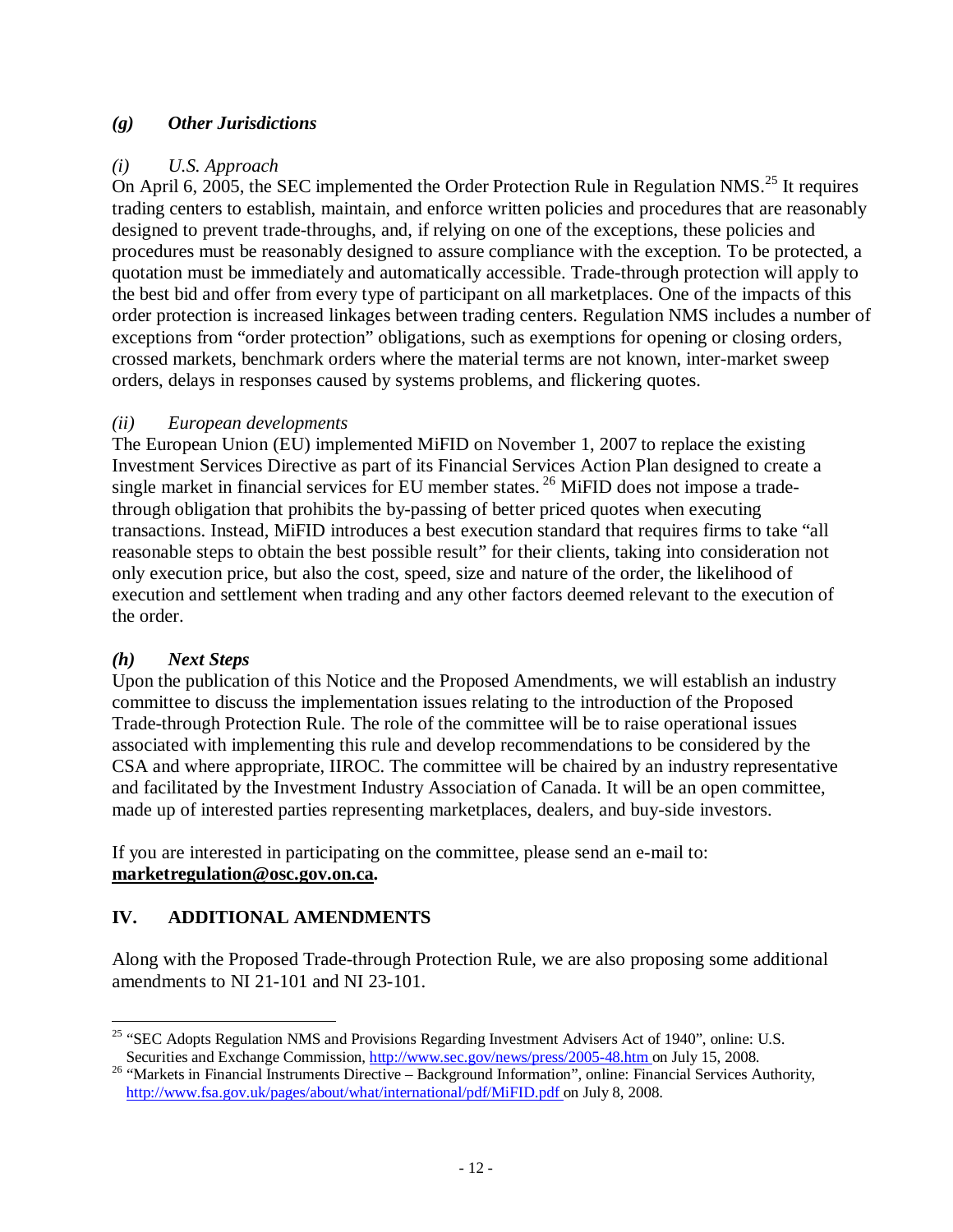### **1. Reporting Requirements for Marketplaces and Dealers**

In April 2007, we proposed reporting requirements for marketplaces and dealers that would require:

- a market place to report certain information on a monthly basis, including: number of orders, number of trades, and speed of execution, and
- a dealer to report certain information on a quarterly basis: percentage of orders executed at a location determined by the dealer, identity of marketplaces and percentage of orders routed to each marketplace, and disclosure of any material arrangements with a marketplace.

The comments that we received on the proposed requirements published in April 2007 were generally mixed. There was some feedback on specific aspects of the reporting requirements, such as spread-based statistics and securities traded on only one marketplace. A summary of the comments received on the best execution reporting requirements and our responses is included in Appendix A of this Notice.

When finalizing the best execution amendments in June 2008, the CSA decided to postpone the implementation of the proposed best execution reporting requirements for marketplaces and dealers due to intervening market developments. However, we are of the view that it is appropriate to republish them for comment with this package of amendments. A cost-benefit analysis of the implementation of reporting requirements for marketplaces and dealers was published with the Joint Notice.

The CSA continue to be of the view that this information is important to provide tools for assessing and complying with the best execution obligation. With respect to the proposed marketplace reporting requirement, we think this information would be useful for a dealer or adviser to assess best execution based on marketplace quality (for example, speed and certainty of execution). For the proposed dealer reporting, we think the reports would provide useful information to clients about order execution.

We have made a number of changes to the best execution reporting requirements from when they were published in April 2007, based on the comments received to further streamline the requirements. Specifically, we have removed the requirement for dealers to provide the percentage of total client orders and percentages that were market orders, limit orders and other order types as part of their report. In addition, we are proposing that marketplaces report by security only and not also by order type.

As the CSA understand that technology changes will be necessary to comply with these requirements, we are proposing that there would be a six month transition period after the instrument becomes effective.

We have set out below some questions on which we are specifically requesting feedback.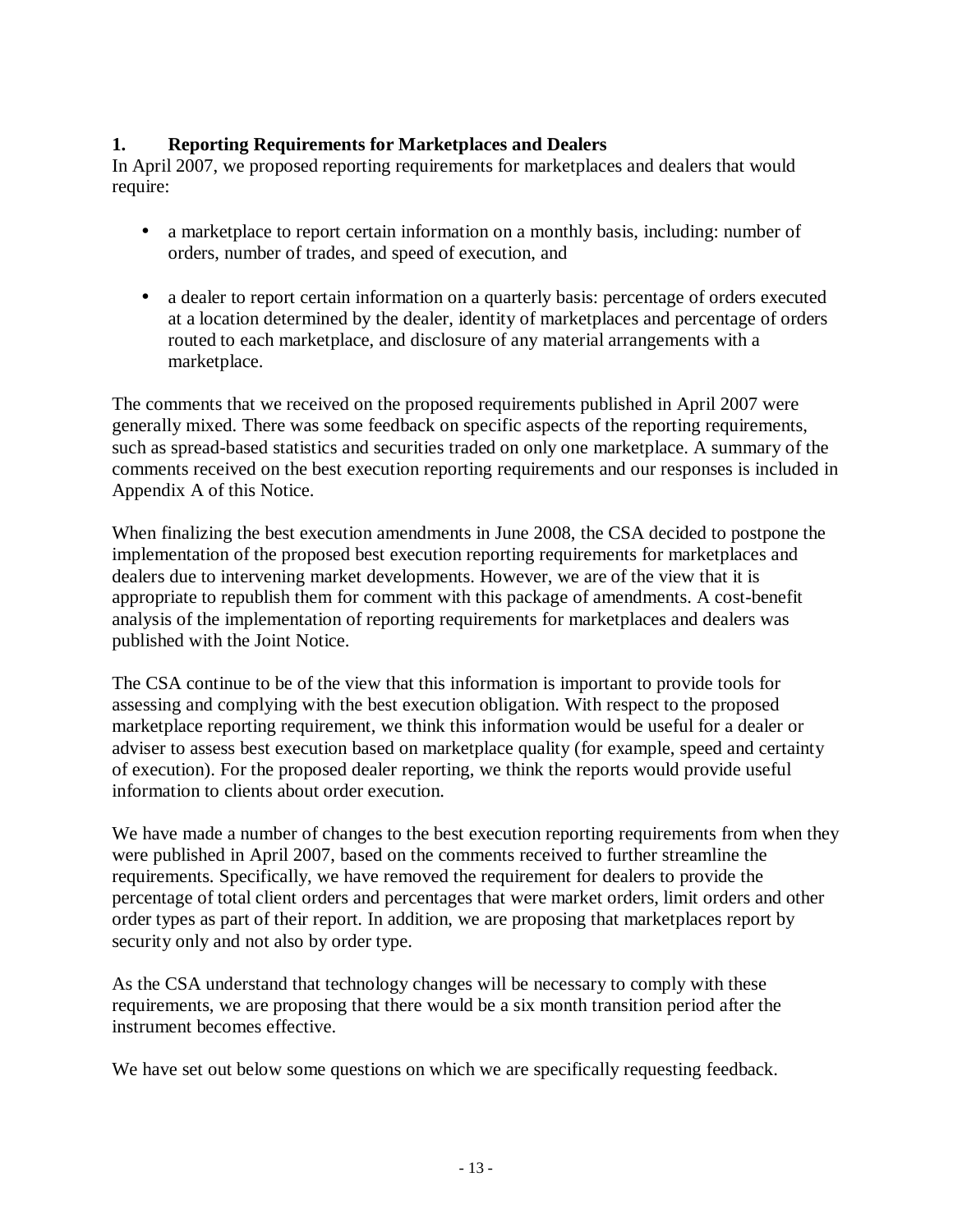- **Question 7: Should the marketplace statistics focus on units of securities traded instead of orders and number of trades?**
- **Question 8: Should the marketplace statistics require separate reporting on specific order types that would include market orders, intentional crosses, and prearranged trades?**
- **Question 9: Should the focus of the liquidity measures be the number of orders or the cumulative number of shares?**
- **Question 10: Would it be useful to have information about partially or fully hidden liquidity that is available on certain marketplaces? If so, what measures of that liquidity would be most informative?**
- **Question 11: Would it be useful to include reporting similar to the near-the-quote orders required by the SEC in the United States?<sup>27</sup> What price increment away from the quote would be appropriate to use for the Canadian market?**
- **Question 12: Are statistics regarding average realized and effective spreads useful without a consolidated best bid and offer?**
- **Question 13: Are the time frames used to assess speed and certainty of execution on a marketplace in section 11.1.1 of NI 21-101 appropriate? If not, what time frames should be used?**
- **Question 14: In addition to the proposed reporting requirements for marketplaces, would other information, such as the following, be useful to dealers or advisors to assess best execution:** 
	- **(a) a breakdown of the information by order size (i.e. 100-499 shares, 500-1999 shares, 2000-4999 shares, 5000 or more);**
	- **(b) the proportion of time that a marketplace had orders that were at the best bid or the best ask;**
	- **(c) the proportion of trades (in number of shares or number of trades based on our decision) executed inside the best bid and ask price?**

### **2. Marketplace Systems**

A number of changes are proposed to the systems requirements for a marketplace in Part 12 of NI 21-101. Most update the technical descriptions of the requirements and modify the requirements to better reflect what is taking place in practice.

<sup>-</sup><sup>27</sup> A "near-the-quote order" is defined by the SEC as non-marketable buy orders with limit prices that are lower by \$0.10 or less than the consolidated best bid at the time of order receipt, and non-marketable sell orders with limit prices that are higher by \$0.10 or less than the consolidated best offer at the time of order receipt.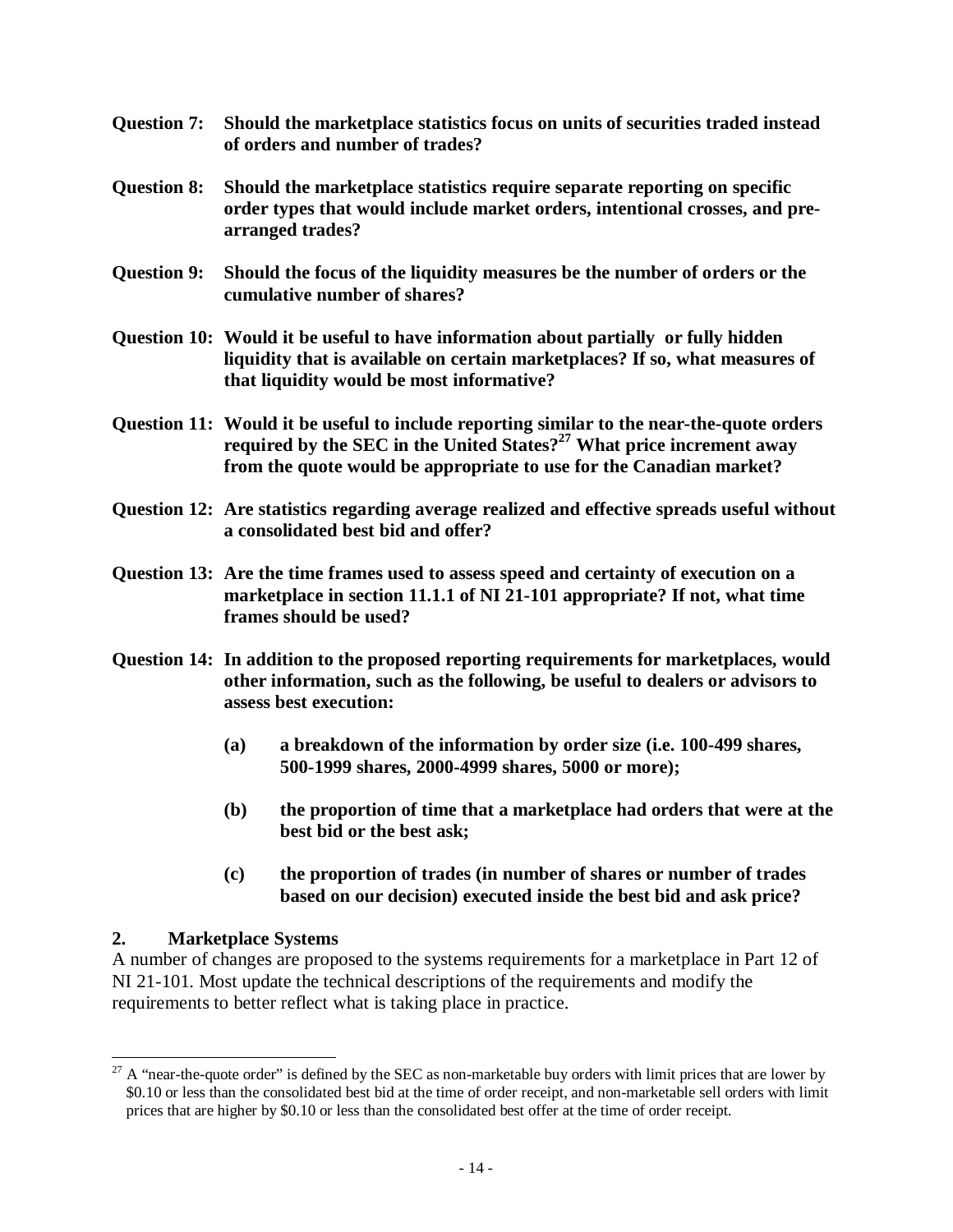Currently, Part 12 of NI 21-101 requires a marketplace to address specific issues related to capacity management, system development and testing, system vulnerabilities and business continuity. The defined scope of the annual independent systems review (ISR) is to provide assurance on these same issues. The proposed amendments broaden the requirement for a marketplace to develop and maintain and, for an independent review, assess the more comprehensive and integrated concept of a system of internal control.

Currently, NI 21-101 provides for an exemption from the independent review of an ATS that is below a certain trading volume threshold. The proposed amendments remove this threshold. ATSs will now be required to perform an ISR in accordance with established audit standards, unless granted an exemption under Part 15 of NI 21-101.

# **3. Transparency**

Amendments are being proposed to Parts 9 and 10 of 21-101CP for the purposes of clarifying the requirements under sections 7.1, 7.2, 8.1 and 8.2 of NI 21-101 for marketplaces, inter-dealer bond brokers and dealers to provide accurate and timely order and trade information to an information processor, or to an information vendor that meets the standards set by a regulation services provider.

# **4. Information Processor Requirements and Systems**

The CSA are continuing to work toward the selection of an information processor based on the applications received (for equity and debt securities). A summary of these applications was published with the Joint Notice as CSA Staff Notice 21-306. We note that on July 14, 2008, the Bourse de Montréal withdrew its application to be the information processor for debt and equity securities.

It is our view that the information processor for equity securities should disseminate a full depthof-book market-by-price data feed and consolidated trade information for all marketplaces trading equity securities.

### **Question 15: Do you agree that an information processor should disseminate consolidated trade information along with a feed that contains the best bid and best offer and all orders at all price levels (along with the marketplace identifier/marker)? For practical reasons, should the price levels be limited? If so, to how many levels?**

We are proposing some amendments to Part 16 of 21-101CP to clarify the requirements under subsections 14.4(2) and (5) of NI 21-101 regarding certain obligations that an information processor has towards its users and providers of order and trade information, in relation to the collection, processing, distribution and publication of that information. In addition, we have proposed changes to the systems requirements applicable to an information processor that are outlined in Part 14 of NI 21-101. The changes mirror those described above for a marketplace. However, an information processor will be required to conduct an annual independent systems review, unless an exemption is sought and granted.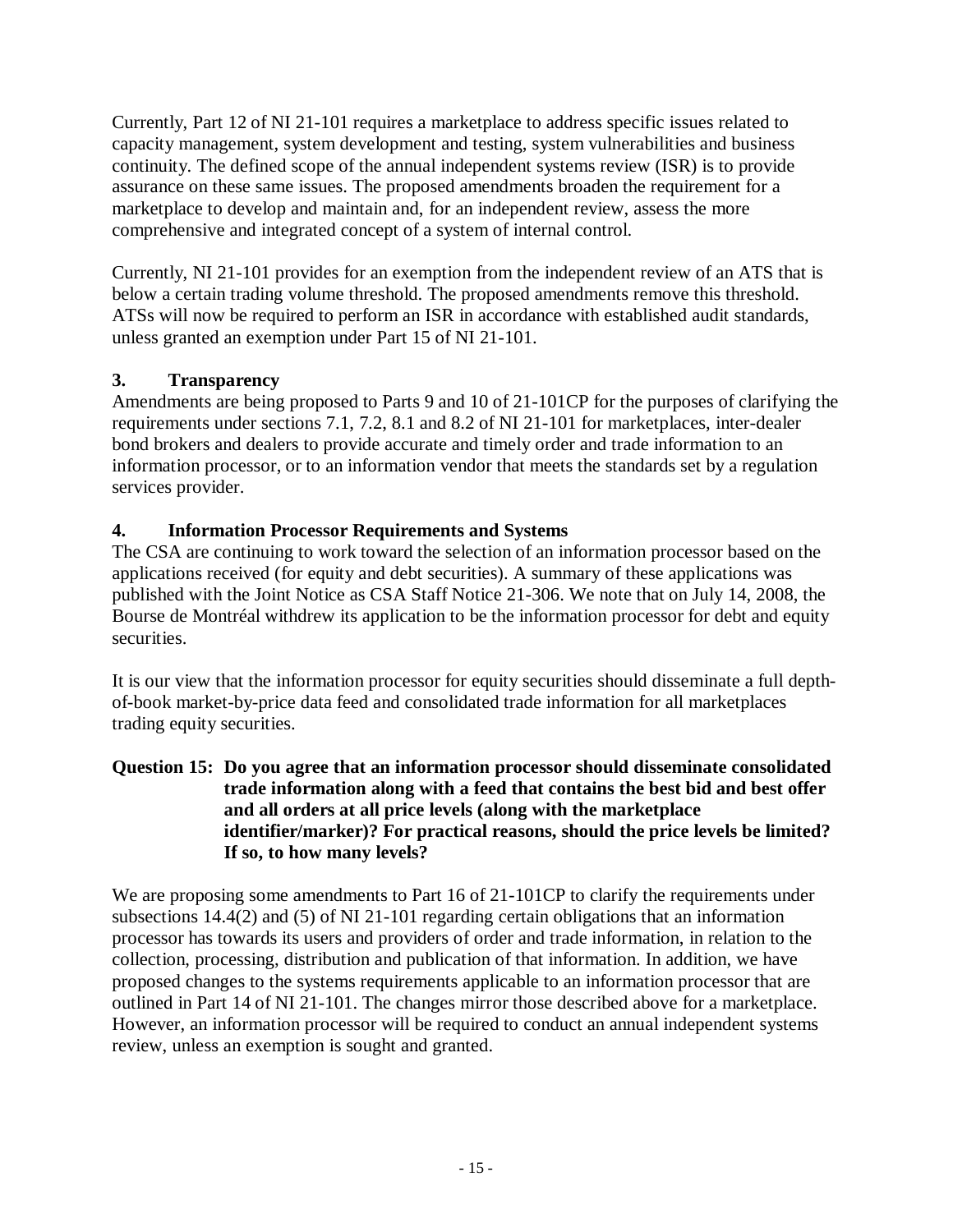### **5. Amendments to Sections 7.2, 7.4, and 8.3 of NI 23-101 - Agreement Between a Marketplace and a Regulation Services Provider**

We have amended subsections 7.2(c), 7.4(c), and 8.3(d) to require that the agreement between a regulation services provider and a marketplace mandates that the marketplace provide the regulation services provider with the information that the regulation services provider considers necessary for the regulation services provider to effectively monitor the conduct of marketplace participants and if applicable, the marketplace. This amendment in no way changes the existing relationship between an exchange or quotation and trade reporting system and the regulation services provider that it has retained. Instead, it clarifies our expectations that the regulation services provider will be provided with the information it needs to effectively monitor trading on multiple marketplaces and to ensure that certain standards, such as clock synchronization, and use of markers, are uniformly met by all marketplaces that the regulation services provider surveils.

# **V. AUTHORITY FOR THE PROPOSED AMENDMENTS**

In those jurisdictions in which the amendments to the ATS Rules are to be adopted, the securities legislation provides the securities regulatory authority with rule-making or regulation-making authority in respect of the subject matter of the amendments.

In Ontario, the Proposed Amendments are being made under the following provisions of the *Securities Act* (Ontario) (Act):

- Paragraph 143(1)10 authorizes the Commission to make rules prescribing requirements in respect of the books, records and other documents required by subsection 19(1) of the Act to be kept by market participants (as defined in the Act), including the form in which and the period for which the books, records and other documents are to be kept.
- Paragraph  $143(1)11$  authorizes the Commission to make rules regulating the listing or trading of publicly traded securities including requiring reporting of trades and quotations.
- Paragraph 143(1)12 authorizes the Commission to make rules regulating recognized stock exchanges, recognized self-regulatory organizations, and recognized quotation and trade reporting systems including prescribing requirements in respect of the review or approval by the Commission of any by-law, rule, regulation, policy, procedure, interpretation or practice.
- Paragraph 143(1)13 authorizes the Commission to make rules regulating trading or advising in securities to prevent trading or advising that it is fraudulent, manipulative, deceptive or unfairly detrimental to investors.
- Paragraph 143(1)39 authorizes the Commission to make rules requiring or respecting the media, format, preparation, form, content, execution, certification, dissemination and other use, filing and review of all documents required under or governed by the Act, the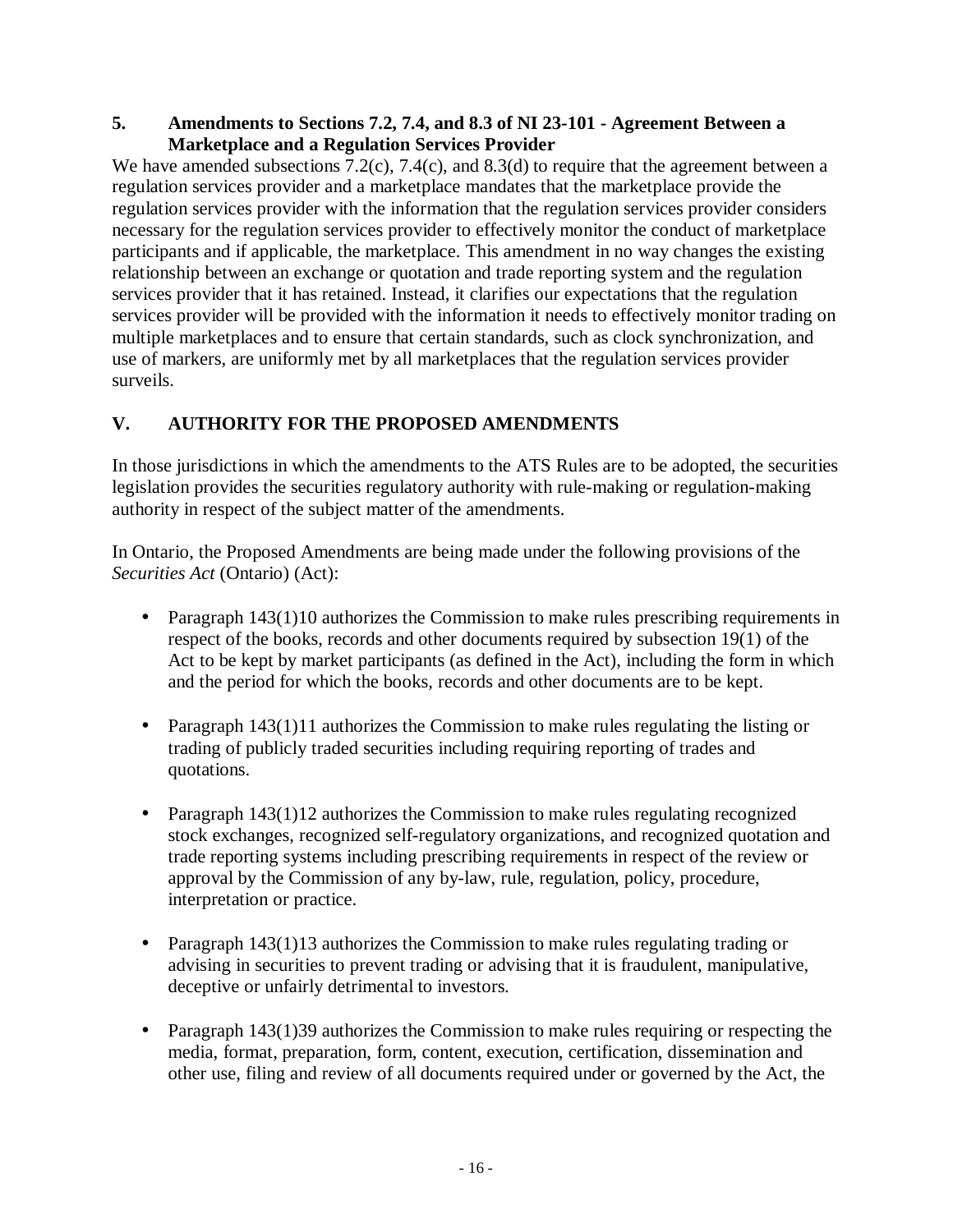regulation or the rules and all documents determined by the regulations or the rules to be ancillary to the documents.

### **VI. COMMENTS AND QUESTIONS**

We invite all interested parties to make written submissions on the Proposed Amendments. We will consider submissions received by January 15, 2009. If you do not submit your comments by email, provide a diskette containing the submissions in Microsoft Word format.

Please address your comments to all of the CSA member commissions, as follows:

Alberta Securities Commission Autorité des marchés financiers British Columbia Securities Commission Manitoba Securities Commission New Brunswick Securities Commission Nova Scotia Securities Commission Registrar of Securities, Department of Justice, Northwest Territories Registrar of Securities, Government of Yukon Territory Registrar of Securities, Legal Registries Division, Department of Justice, Nunavut Registrar of Securities, Prince Edward Island Saskatchewan Financial Services Commission Superintendent of Securities, Newfoundland and Labrador Ontario Securities Commission c/o John Stevenson, Secretary Ontario Securities Commission 20 Queen Street West Suite 1900, Box 55 Toronto, Ontario M5H 3S8 e-mail: [jstevenson@osc.gov.on.ca](mailto:jstevenson@osc.gov.on.ca)

#### and

Me Anne-Marie Beaudoin Corporate Secretary Autorité des marchés financiers 800, square Victoria, 22e étage C.P. 246, tour de la Bourse Montréal, Québec H4Z 1G3 e-mail: consultation-en-cours@lautorite.qc.ca

We cannot keep submissions confidential because securities legislation in certain provinces requires that a summary of the written comments received during the comment period be published.